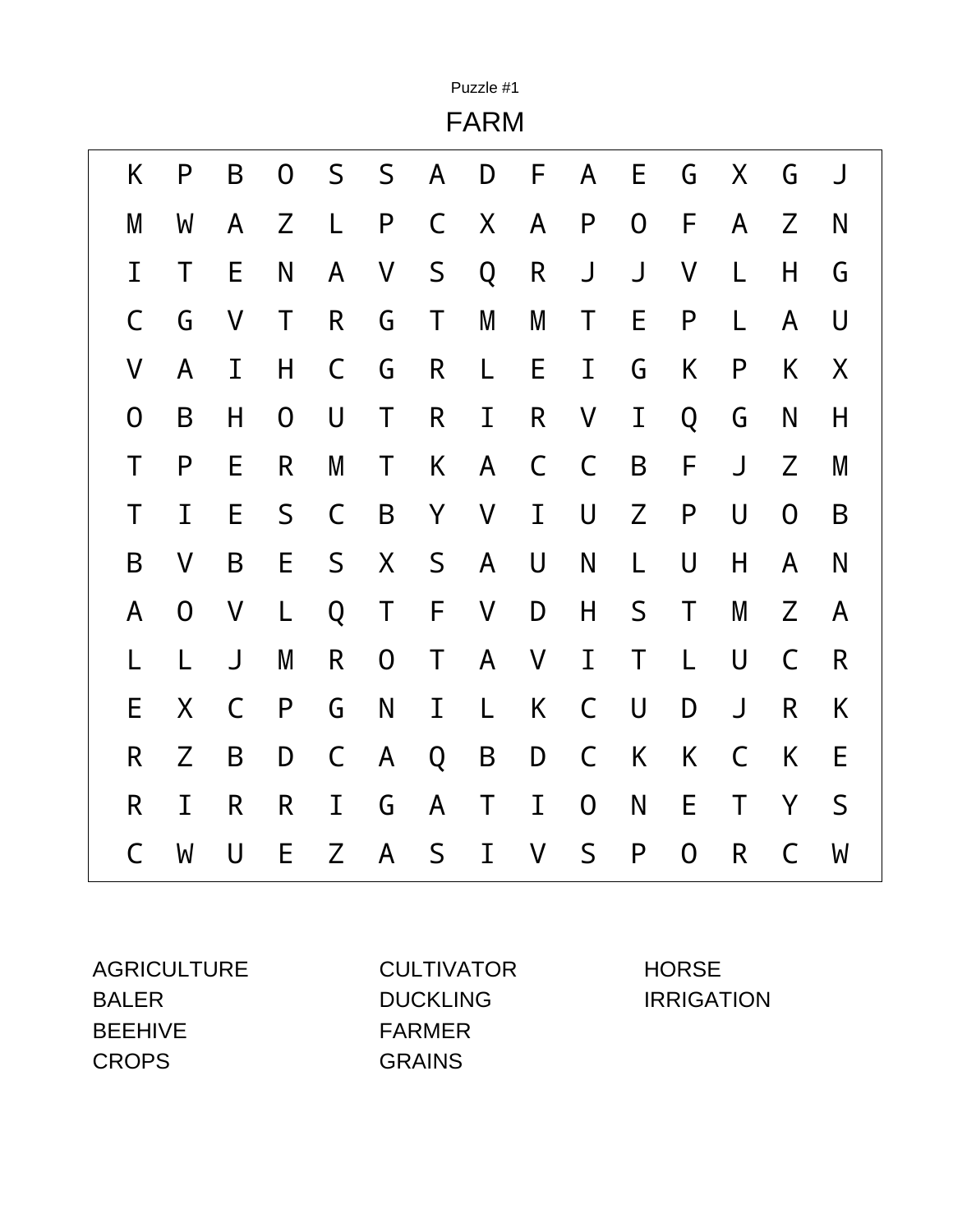|   |                |              |             |                |   |                | Puzzle #2<br><b>HATS</b> |              |             |             |              |           |              |   |
|---|----------------|--------------|-------------|----------------|---|----------------|--------------------------|--------------|-------------|-------------|--------------|-----------|--------------|---|
| Z | E              | Χ            |             | X              | Е | $\overline{0}$ | B                        | N            | U           | S           | P            | Ι         | Y            | B |
| M | S              | C            | R           | $\overline{0}$ | W | N              | $\mathsf{P}$             | I            | E           | N           | Z            | V         | P            | L |
| N | $\mathsf{P}$   | J            | H           | W              | R | A              | E                        | G            | L           | X           | $\mathsf{P}$ | G         | M            | Q |
| W | F              | P            | E           | Z              | R | D              | Q                        | Н            | E           | M           | W            | $\bigcup$ | L            | S |
| J | E              | N            | A           | $\overline{0}$ | G | Ε              | U                        | Τ            | N           | $\mathbf 0$ | V            | J         | A            | Q |
| D | X              | V            | D           | L              | Τ | E              | U                        | $\mathsf C$  | R           | R           | Τ            | P         | R            | M |
| L | M              | E            | D           | G              | X | R              | $\mathsf{N}$             | A            | $\mathbf 0$ | Τ           | Q            | B         | $\mathsf{O}$ | G |
| M | F              | M            | R           | Τ              | N | S              | W                        | $\mathsf{P}$ | $\mathsf C$ | A           | T            | K         | M            | L |
| L | $\overline{0}$ | R            | E           | I              | Q | Τ              | G                        | I            | I           | R           | Q            | Υ         | L            | E |
| Τ | $\mathsf S$    | J            | $\mathsf S$ | X              | F | A              | V                        | Y            | B           | B           | J            | N         | A            | N |
| Q | $\mathsf C$    | Τ            | $\mathsf S$ | $\mathsf{R}$   | K | L              | M                        | $\mathsf C$  | Y           | $\mathbf 0$ | Y            | Q         | B            | G |
| D | E              | $\mathsf{O}$ | Τ           | U              | M | K              | Q                        | P            | D           | A           | U            | M         | K            | A |
| Q | D              | Y            | B           | $\sf V$        | U | E              | M                        | G            | I           | R           | A            | Y         | A            | R |
| U | J              | R            | H           | R              | L | R              | C                        | E            | U           | D           | H            | E         | I            | R |
|   | A              | B            | Τ           | F              | J | $\mathsf{P}$   | U                        | Τ            | R           | E           | D            | Q         | V            | Υ |

BALMORAL FEDORA NIGHTCAP BICORNE GLENGARRY CROWN HEADDRESS

AKUBRA DEERSTALKER MORTARBOARD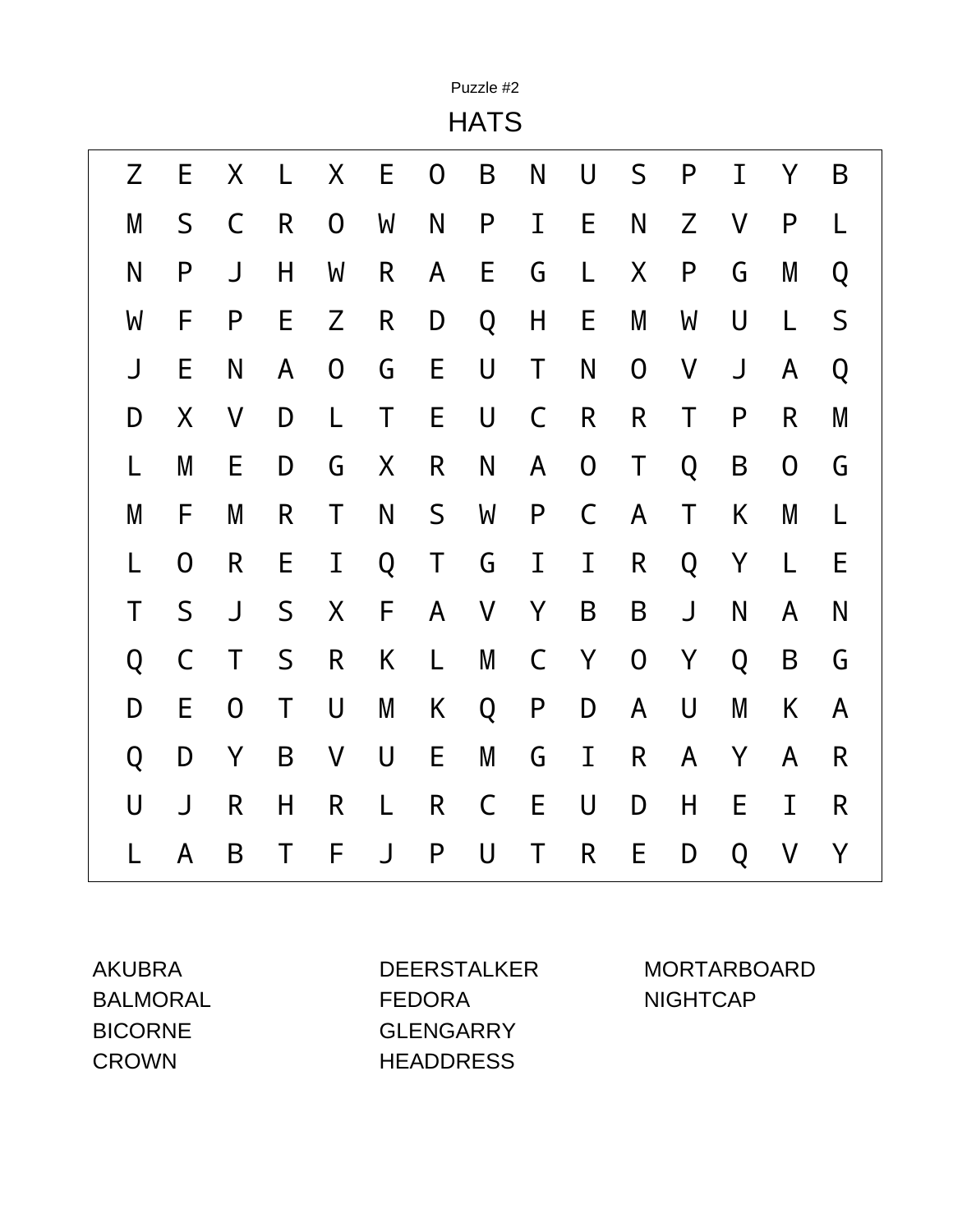|                  |             |   |              |             |                |              | Puzzle #3    |             |                         |   |              |              |   |              |
|------------------|-------------|---|--------------|-------------|----------------|--------------|--------------|-------------|-------------------------|---|--------------|--------------|---|--------------|
|                  |             |   |              |             |                |              | <b>HOUSE</b> |             |                         |   |              |              |   |              |
| A                | L           | B | Е            | D           | R              | 0            | 0            | M           | K                       | P | $\mathsf{P}$ | A            | B | B            |
| K                | C           | Τ | J            | N           | A              | B            | X            | D           | B                       | M | K            | N            | Е | H            |
| $\mathsf S$      | J           | G | A            | $\mathsf S$ | W              | S            | Н            | L           | A                       | N | K            | Z            | N | Τ            |
| $\mathsf{V}$     | Z           | Н | A            | I           | B              | N            | Q            | Τ           | Τ                       | M | K            | L            | T | M            |
| B                | H           | Q | Z            | U           | E              | A            | Τ            | J           | W                       | U | Ε            | V            | R | C            |
| $\mathsf{R}$     | M           | N | X            | X           | A              | I            | $\mathsf S$  | L           | A                       | L | W            | K            | Y | $\mathsf{R}$ |
| $\boldsymbol{0}$ | K           | U | A            | D           | C              | $\mathsf{P}$ | E            | E           | $\overline{0}$          | 0 | $\mathsf S$  | F            | Y | V            |
| $\overline{0}$   | $\mathsf C$ | A | $\mathsf{R}$ | P           | $\overline{0}$ | R            | Τ            | $\mathsf C$ | B                       | C | M            | V            | Y | H            |
| M                | S           | F | Η            | N           | Τ              | B            | F            | N           | N                       | 0 | I            | $\mathsf{P}$ | W | Τ            |
| B                | I           | P | B            | B           | C              | S            | Н            | K           | I                       | E | A            | L            | Z | $\mathsf S$  |
| X                | S           | B | Y            | X           | Τ              | $\mathsf{P}$ | U            | Υ           | M                       | Q | F            | R            | X | X            |
| M                | N           | X | R            | W           | F              | 0            | F            | D           | E                       | F | Z            | F            | D | U            |
| A                | S           | K | $\mathsf{V}$ | $\mathbf 0$ | C              | Q            | B            | J           | $\overline{\mathsf{V}}$ | Z | R            | E            | Τ | Z            |
| K                | D           | N | A            | J           | R              | F            | R            | I           | N                       | F | $\mathsf C$  | H            | D | Q            |
| 0                | $\mathsf C$ | 0 | R            | N           | I              | C            | E            | M           | Χ                       | Q | B            | K            | Τ | M            |

| ATTIC            | <b>CARPORT</b> | <b>ENTRY</b> |
|------------------|----------------|--------------|
| <b>BASEBOARD</b> | <b>COLUMN</b>  | <b>FENCE</b> |
| <b>BEDROOM</b>   | <b>CORNICE</b> |              |
| <b>BROOM</b>     | <b>DUSTPAN</b> |              |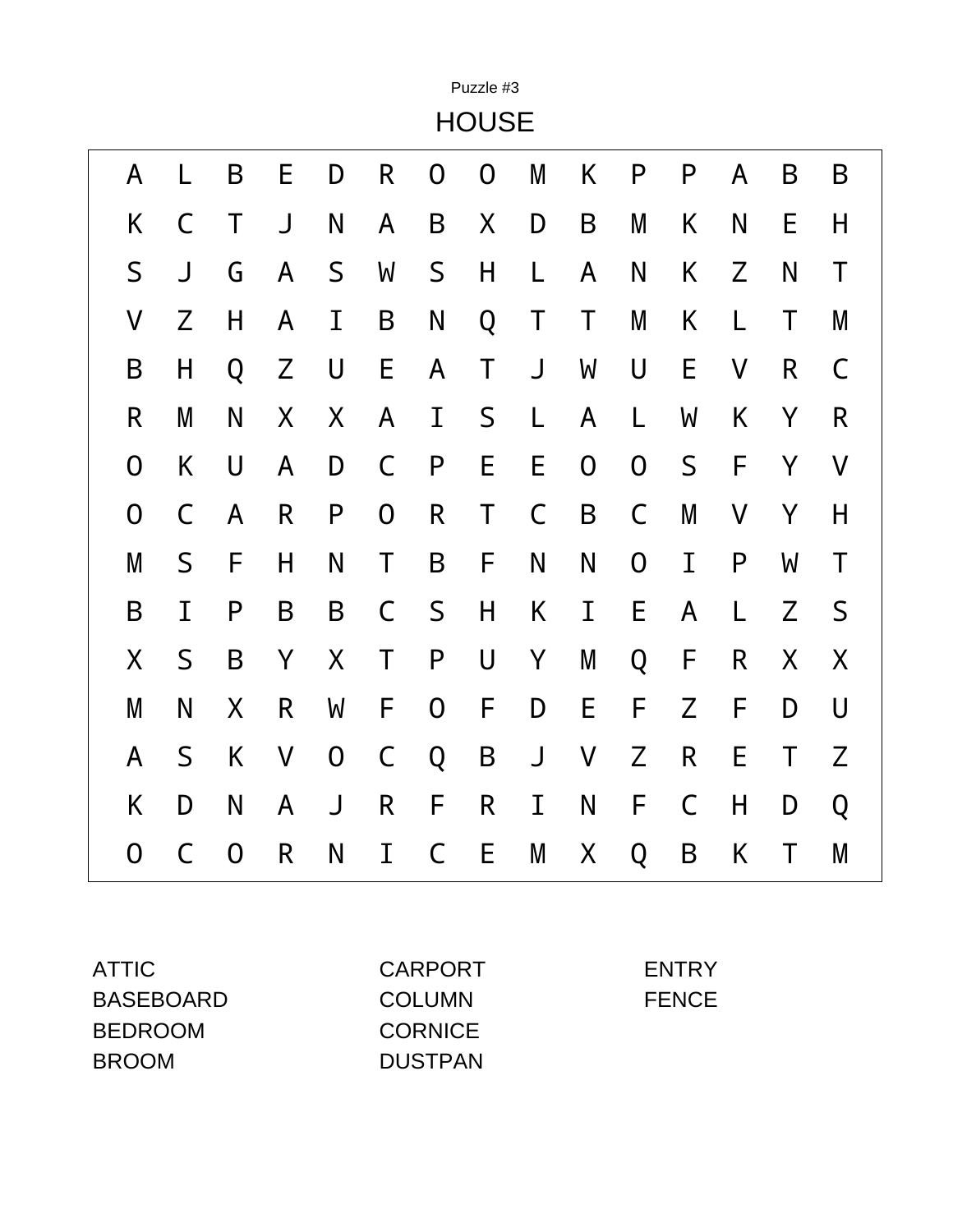Puzzle #4 POSITIVE WORDS

| N | J              | E           | X           | C           | I                | Τ              | I            | N              | G           | W | I              | R              | 0              | K              |
|---|----------------|-------------|-------------|-------------|------------------|----------------|--------------|----------------|-------------|---|----------------|----------------|----------------|----------------|
| Е | C              | C           | B           | R           | U                | E              | D            | U              | Τ           | I | Τ              | $\mathsf{P}$   | A              | V              |
| V | Τ              | Q           | W           | Q           | D                | E              | L            | I              | G           | Н | Τ              | F              | U              | L              |
| Τ | I              | $\mathsf S$ | $\mathsf S$ | W           | N                | M              | A            | S              | $\bigcup$   | P | V              | D              | M              | S              |
| C | G              | K           | G           | Q           | E                | X              | P            | R              | A           | I | I              | $\mathsf{P}$   | B              | U              |
| 0 | J              | A           | B           | $\mathsf S$ | $\mathbf 0$      | L              | $\bigcup$    | Τ              | E           | L | Y              | I              | Y              | $\overline{0}$ |
| U | H              | V           | G           | $\mathsf C$ | D                | F              | $\mathsf{R}$ | G              | $\mathbf 0$ | V | R              | Q              | S              | L              |
| R | 0              | E           | Q           | H           | F                | J              | G            | B              | F           | U | $\bigcup$      | $\mathsf S$    | P              | U              |
| A | $\overline{0}$ | B           | B           | K           | J                | K              | L            | $\overline{0}$ | $\mathbf 0$ | Τ | H              | $\overline{0}$ | Τ              | B              |
| G | G              | U           | L           | B           | $\boldsymbol{0}$ | $\sf U$        | N            | Τ              | I           | F | U              | L              | Τ              | A              |
| Е | Τ              | A           | K           | X           | F                | F              | $\mathsf{A}$ | B              | U           | L | $\overline{0}$ | U              | $\mathsf S$    | F              |
| O | Z              | $\mathsf S$ | W           | Z           | G                | D              | G            | $\mathbf I$    | $\mathsf C$ | U | B              | A              | F              | F              |
| U | E              | G           | G           | $\mathsf T$ | X                | $\bf I$        | $\mathsf C$  | H              | A           | M | $\mathsf{P}$   | I              | $\overline{0}$ | N              |
| S | K              | T           | N           | E           | $\mathsf{C}$     | $\mathsf S$    | E            | $\mathsf{V}$   | R           | E | F              | F              | E              | 0              |
|   | Τ              | Z           | L           | F           | E                | $\overline{0}$ | U            | B              | J           | V | D              | Τ              | Y              | 0              |

CHAMPION EXCITING

ABSOLUTELY COURAGEOUS FABULOUS APTITUDE DELIGHTFUL FABULOUS BOUNTIFUL EFFERVESCENT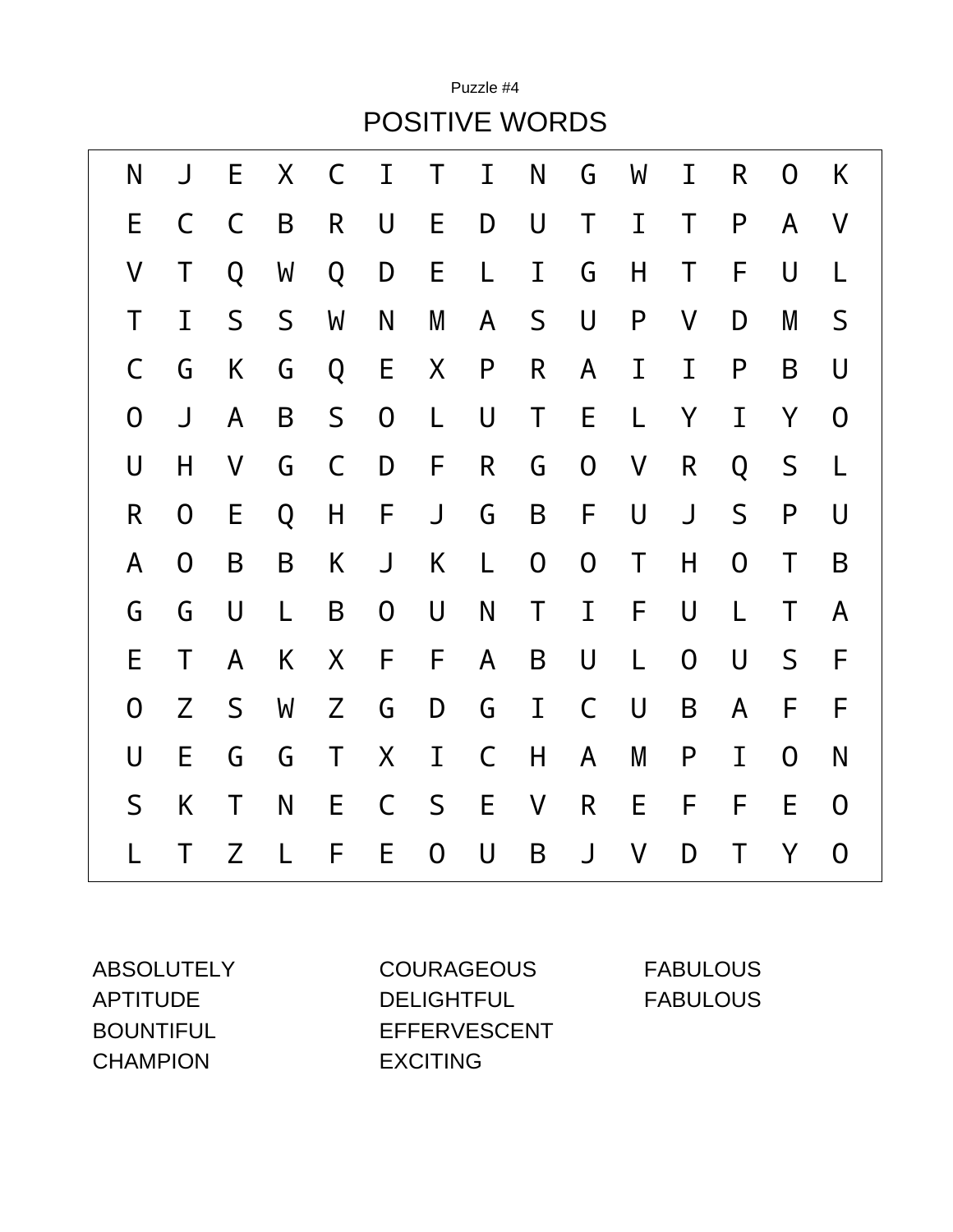|   |                |              |              |             |   |              | <b>VACATION</b> |                |                |              |              |              |   |                  |
|---|----------------|--------------|--------------|-------------|---|--------------|-----------------|----------------|----------------|--------------|--------------|--------------|---|------------------|
| D | $\mathsf S$    | M            | G            | R           | N | Τ            | $\mathsf C$     | C              | U              | Τ            | $\mathsf{R}$ | $\mathsf{A}$ | Η | C                |
| Q | R              | A            | P            | F           | Χ | Q            | F               | W              | $\mathsf C$    | $\mathsf{P}$ | Y            | U            | Z | Z                |
| B | A              | A            | B            | L           | Τ | Z            | K               | $\mathsf{V}$   | $\mathsf S$    | A            | J            | F            | Τ | Q                |
| Υ | L              | I            | $\mathsf{R}$ | Y           | Е | N            | R               | U              | 0              | J            | U            | F            | E | X                |
| D | U              | R            | I            | Τ           | Τ | $\mathsf{R}$ | $\mathbf 0$     | J              | K              | H            | N            | A            | V | L                |
| J | C              | $\mathsf{P}$ | F            | M           | B | W            | P               | B              | F              | H            | A            | D            | G | L                |
| L | $\overline{0}$ | $\mathsf{O}$ | N            | A           | U | Τ            | 0               | M              | $\overline{0}$ | B            | I            | L            | E | Η                |
| W | N              | R            | D            | E           | S | Τ            | I               | N              | A              | Τ            | I            | $\mathsf{O}$ | N | $\boldsymbol{0}$ |
| W | I              | Τ            | B            | Τ           | L | W            | A               | $\mathsf{P}$   | A              | Y            | M            | H            | Τ | S                |
| M | B              | W            | A            | L           | K | $\mathsf{P}$ | F               | W              | A              | R            | B            | J            | G | Τ                |
| Z | G              | M            | K            | K           | Н | $\bigcup$    | G               | G              | I              | A            | $\bigcup$    | K            | P | E                |
| E | $\mathsf C$    | S            | D            | D           | E | $\mathsf{P}$ | A               | $\mathsf{R}$   | Τ              | U            | $\mathsf{R}$ | E            | Z | L                |
| Τ | X              | P            | B            | S           | E | $\mathsf S$  | H               | $\overline{0}$ | W              | H            | X            | Y            | I | D                |
| E | $\mathsf C$    | I            | T            | $\mathsf C$ | E | Y            | $\mathsf C$     | N              | E              | R            | $\mathsf{R}$ | U            | C | Z                |
| B | W              | A            | P            | C           | Q | Υ            | R               | A              | R              | E            | N            | I            | Τ | Ι                |

Puzzle #5

CHART HOSTEL

AIRPORT CURRENCY ITINERARY AUTOMOBILE DEPARTURE JOURNEY BINOCULARS DESTINATION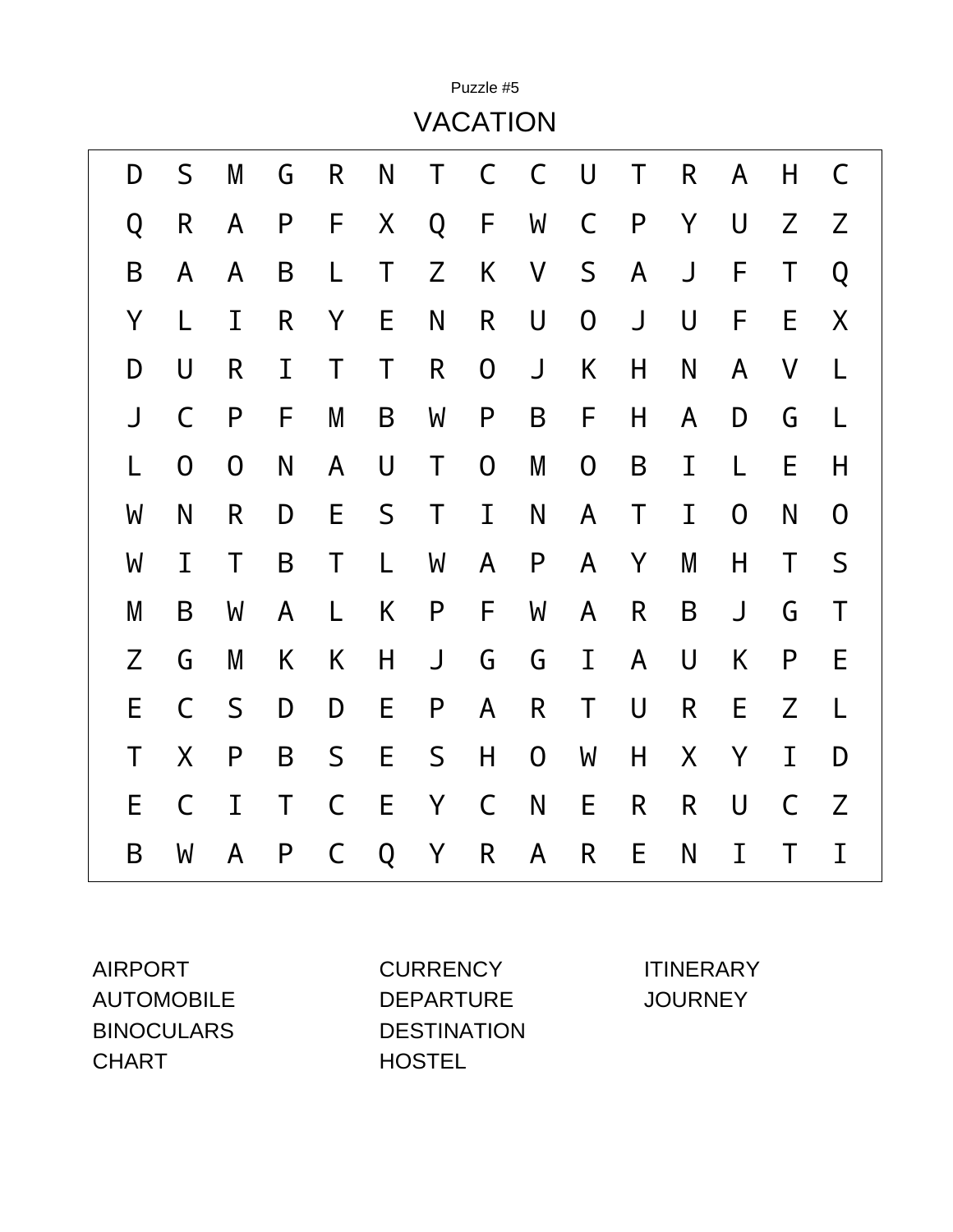|                |              |                  |   |              |             |                | Puzzle #6<br><b>TOOL</b> |   |             |             |              |              |              |             |
|----------------|--------------|------------------|---|--------------|-------------|----------------|--------------------------|---|-------------|-------------|--------------|--------------|--------------|-------------|
| P              |              | Z                | H | 0            | I           | U              | F                        | F | E           | Z           | A            | F            | S            | L           |
| C              | B            | F                | A | S            | Τ           | E              | N                        | E | R           | Κ           | N            | P            | R            | L           |
| L              | J            | Y                | A | $\mathsf Z$  | C           | E              | R                        | H | A           | C           | K            | $\mathsf S$  | A            | W           |
| X              | B            | C                | P | Y            | B           | E              | Ε                        | I | W           | M           | A            | N            | Q            | $\mathsf C$ |
| W              | B            | $\overline{0}$   | Τ | V            | L           | Y              | G                        | R | I           | N           | D            | E            | R            | P           |
| Η              | G            | U                | Υ | J            | D           | $\mathbf 0$    | W                        | K | N           | Z           | X            | J            | B            | L           |
| P              | $\mathsf{V}$ | N                | F | W            | W           | N              | V                        | M | M           | G           | $\mathsf{O}$ | C            | V            | R           |
| W              | Τ            | Τ                | N | R            | Y           | E              | L                        | L | U           | P           | A            | A            | G            | 0           |
| B              | W            | E                | P | E            | U           | $\overline{0}$ | H                        | U | H           | M           | $\mathsf S$  | $\mathsf{R}$ | P            | V           |
| E              | $\mathsf{P}$ | R                | J | I            | R           | B              | C                        | N | Τ           | A           | K            | $\mathsf{P}$ | W            | 0           |
| L              | D            | S                | F | T            | $\mathsf C$ | Y              | I                        | V | $\mathsf S$ | $\mathsf C$ | R            | E            | K            | R           |
| L              | W            | I                | D | X            | N           | K              | $\mathsf{R}$             | S | L           | Н           | J            | N            | $\mathsf{O}$ | $\mathbf 0$ |
| $\overline{0}$ | R            | N                | A | $\mathsf{A}$ | Υ           | H              | A                        | M | E           | E           | Q            | Τ            | X            | Z           |
| W              | C            | Κ                | R | L            | Z           | G              | A                        | X | G           | Τ           | F            | E            | H            | A           |
| S              | J            | $\boldsymbol{0}$ | Z | U            | M           | G              | H                        | C | E           | E           | Ι            | R            | A            | R           |

BELLOWS GRINDER PULLEY CARPENTER HACKSAW RAZOR COUNTERSINK MACHETE FASTENER PICKAXE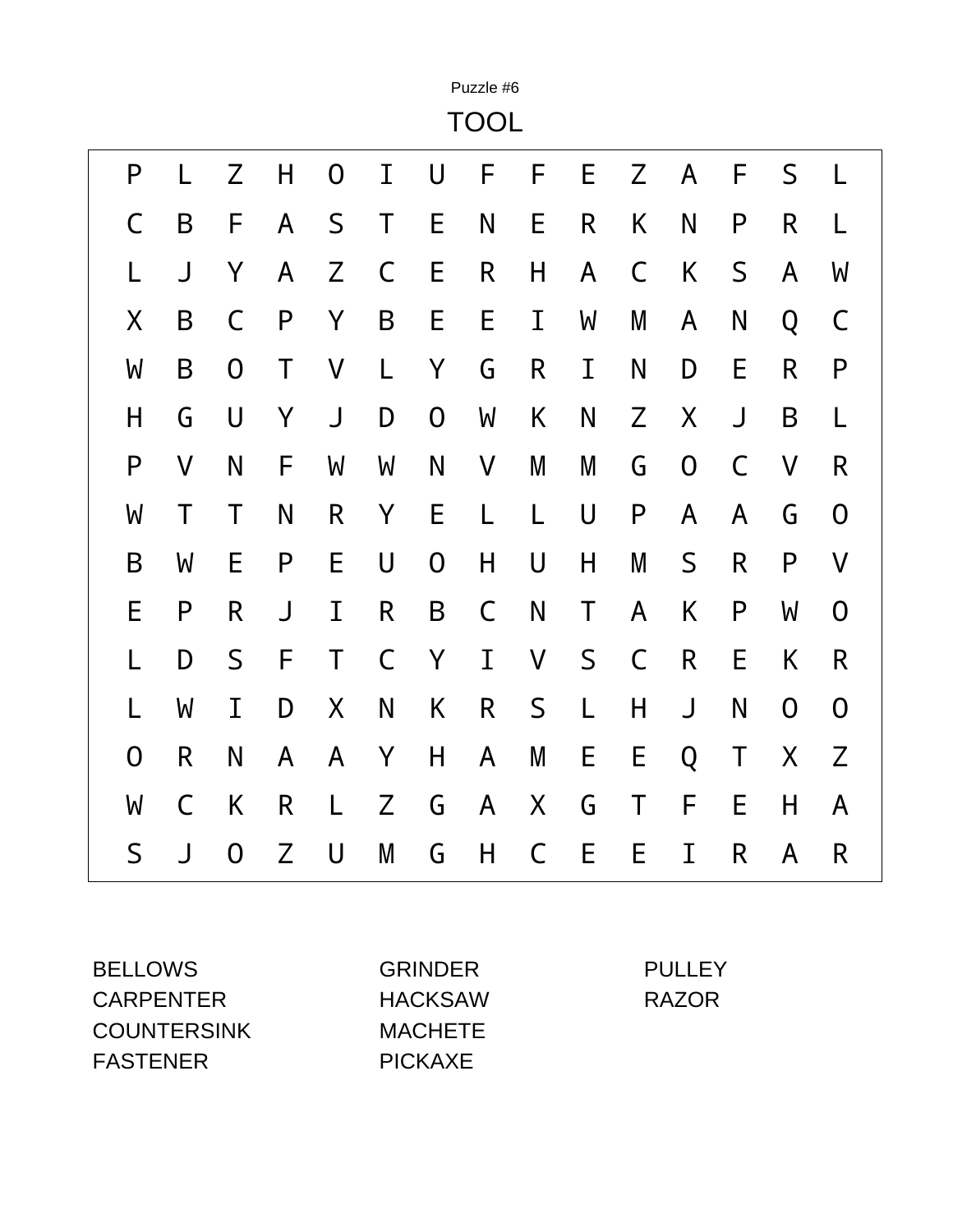FEELINGS AND EMOTIONS C A G E B V Y Z X L O Y E C R M P H Z U D F U V G I F S T D U T P W T E E Z T K B U M B B W C L M R N Q A H D L K L D K D M S S Q J D U R C A X A E X R T N F D O E G X N M Y C T Z A I O B B Y T Q J Y E J J H O N W N R L M R L E P V S W G W G Q R D I E E D E N J W T I B R X T D S N V C N U V E E L Q Y V N X S T O A N S R I L E P X F A A M O R F D S S C O D O Q U W D H H X H W J P I F U W L Z T H C W E J W Z C Y P A S Y U L Z X R Y A Y T E I X N A

Puzzle #7

ANGRY CRUEL ENVIOUS BLISS EARNEST CALM ENJOYMENT

ANXIETY DELIGHTED EXROVERTED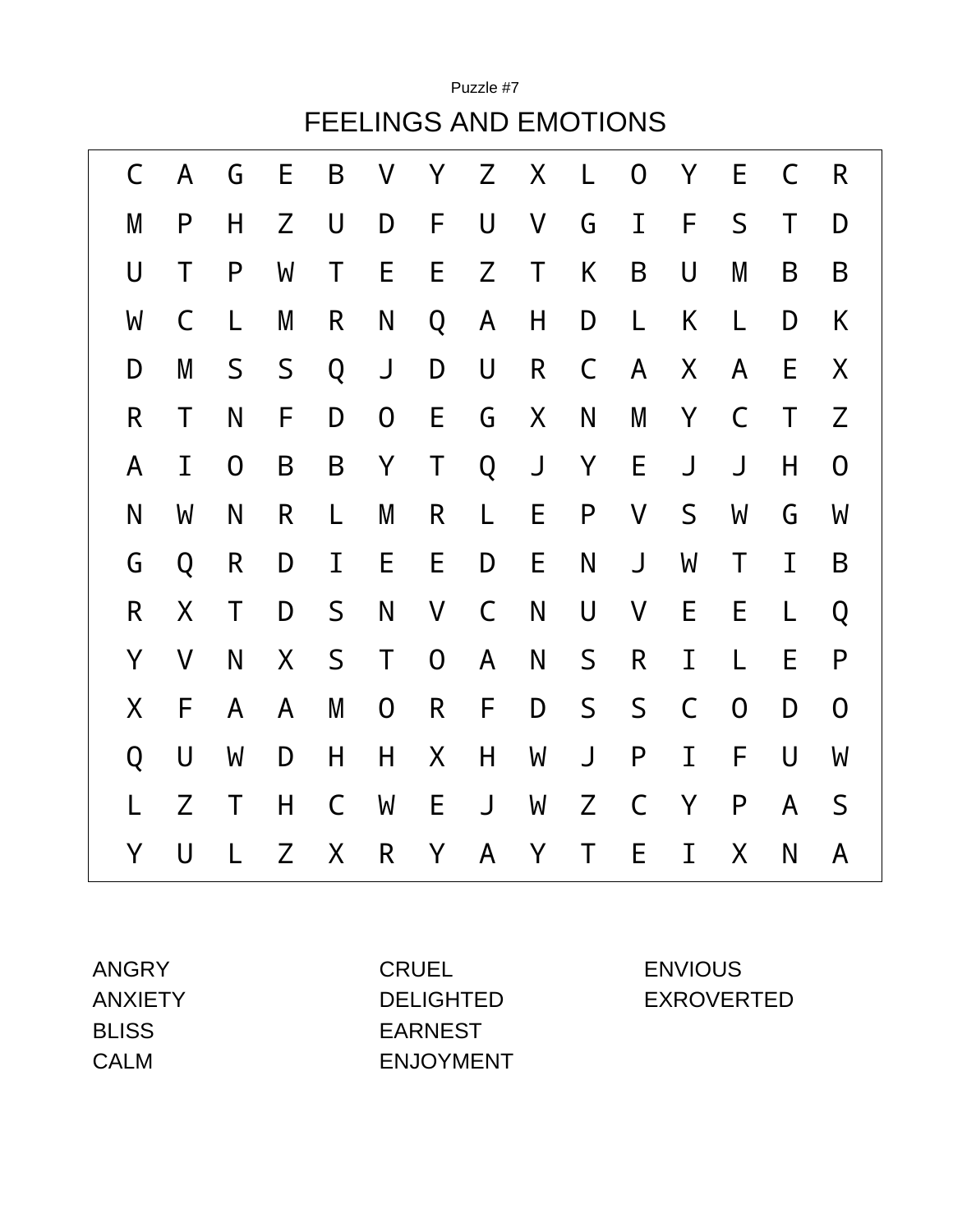|   |                |   |   |   |         |                | <b>MONSTERS</b> |                  |                |              |                |              |   |   |
|---|----------------|---|---|---|---------|----------------|-----------------|------------------|----------------|--------------|----------------|--------------|---|---|
| A | Χ              | R | U | C | C       | M              | I               | M                | N              | Е            | Y              | X            | N |   |
| Q | $\overline{0}$ | A | C | R | V       | E              | Y               | Υ                | $\overline{0}$ | U            | A              | Y            | A | R |
| P | F              | W | 0 | Z | G       | R              | A               | $\boldsymbol{0}$ | G              | M            | N              | Y            | K | Z |
| J | U              | N | N | Q | Ι       | M              | W               | I                | A              | Τ            | $\sf B$        | K            | C | A |
| V | E              | 0 | I | N | F       | A              | E               | X                | R              | V            | E              | Q            | G | K |
| B | R              | Ι | J | B | B       | Ι              | G               | Z                | D              | E            | Ε              | Τ            | Y | A |
| A | M              | Z | V | W | A       | D              | Q               | G                | U              | U            | M              | $\mathsf C$  | A | E |
| I | U              | A | Z | Κ | $\sf V$ | $\mathsf S$    | Q               | Z                | H              | Υ            | $\overline{0}$ | $\mathsf{O}$ | V | R |
| R | Q              | D | J | F | X       | Υ              | I               | G                | B              | $\mathbf 0$  | M              | K            | N | F |
| B | P              | V | J | E | A       | B              | $\sf V$         | L                | M              | G            | S              | S            | Ι | G |
| Τ | W              | Κ | E | G | I       | D              | G               | Z                | I              | D            | Z              | Τ            | Y | W |
| Τ | D              | Е | V | Ι | L       | $\overline{0}$ | A               | Υ                | E              | $\mathsf S$  | L              | Z            | Q | D |
| B | L              | D | X | I | N       | E              | $\mathbf 0$     | H                | P              | V            | K              | S            | R | V |
|   | Υ              | A | W | W | F       | Ι              | E               | N                | D              | Η            | F              | Н            | W | 0 |
| Q | N              | W | D | Τ | X       | B              | J               | D                | B              | $\mathsf{O}$ | 0              | Т            | Z | D |

Puzzle #8

CRONE FREAK PHOENIX DEVIL GHOST DRAGON GNOME

BASILISK FIEND MERMAID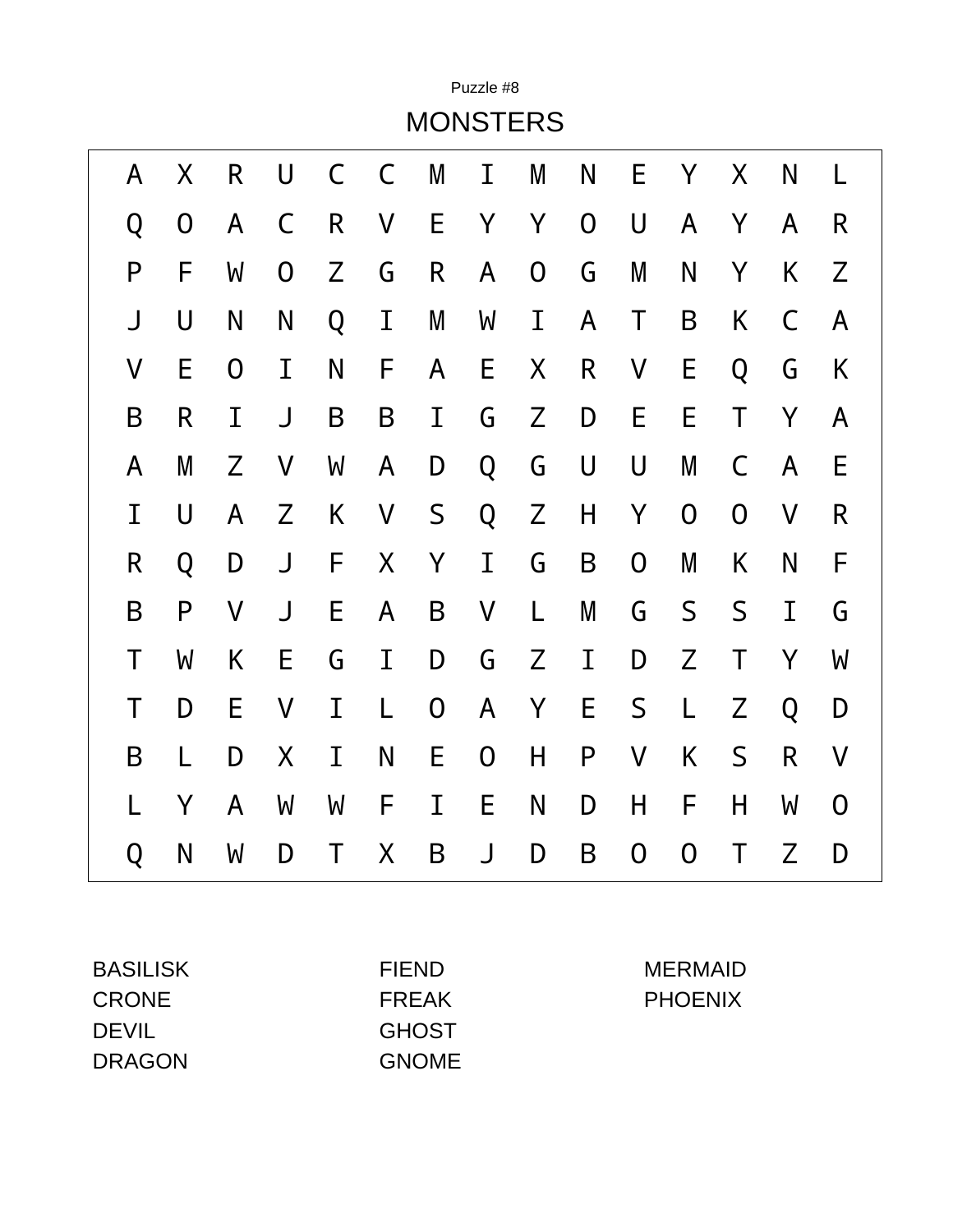|                |              |   |   |                |             |              | Puzzle #9      |                |   |             |   |             |                |   |
|----------------|--------------|---|---|----------------|-------------|--------------|----------------|----------------|---|-------------|---|-------------|----------------|---|
|                |              |   |   |                |             |              | <b>KITCHEN</b> |                |   |             |   |             |                |   |
| Q              | V            | C |   | L              | N           | R            | Q              | H              | F | W           | F | Q           | H              | Q |
| W              | W            | B | J | E              | W           | Y            | E              | Τ              | P | M           | A | M           | S              |   |
| P              | F            | N | R | M              | M           | N            | D              | H              | L | G           | Τ | A           | B              | L |
| $\mathsf S$    | $\mathsf{R}$ | J | H | $\overline{0}$ | D           | M            | J              | $\overline{0}$ | S | I           | D | Q           | R              | L |
| $\overline{0}$ | E            | P | R | $\mathsf{P}$   | Ι           | $\mathsf{R}$ | V              | U              | U | A           | N | U           | I              | N |
| S              | E            | S | A | K              | E           | L            | A              | L              | I | G           | M | L           | C              | F |
| A              | Z            | 0 | E | Τ              | B           | K            | E              | 0              | X | C           | H | I           | A              | H |
| W              | E            | R | A | D              | E           | Q            | N              | R              | B | S           | E | F           | $\mathsf S$    | V |
| V              | R            | E | Τ | Τ              | Υ           | E            | E              | P              | E | P           | G | R           | S              | K |
| 0              | B            | W | Τ | H              | V           | V            | M              | $\mathsf S$    | Q | Τ           | U | $\sf X$     | Е              | Q |
| I              | Y            | L | H | L              | P           | F            | $\mathsf S$    | M              | L | Τ           | X | $\mathsf C$ | R              | L |
| A              | E            | K | G | D              | $\mathsf C$ | A            | W              | L              | Q | $\mathsf C$ | K | D           | $\overline{0}$ | K |
| C              | N            | Υ | P | N              | L           | $\sf V$      | I              | Η              | U | Η           | L | Υ           | L              | U |
| W              | N            | V | H | G              | R           | Z            | G              | I              | F | B           | N | P           | E              | R |
| Χ              | D            | E | T | A              | L           | Z            | 0              | A              | J | D           | E | Н           | U              | X |

BEATER DOUGH KETTLE BROILER FREEZER MASHER CASSEROLE GLASSES CUPBOARD JUICER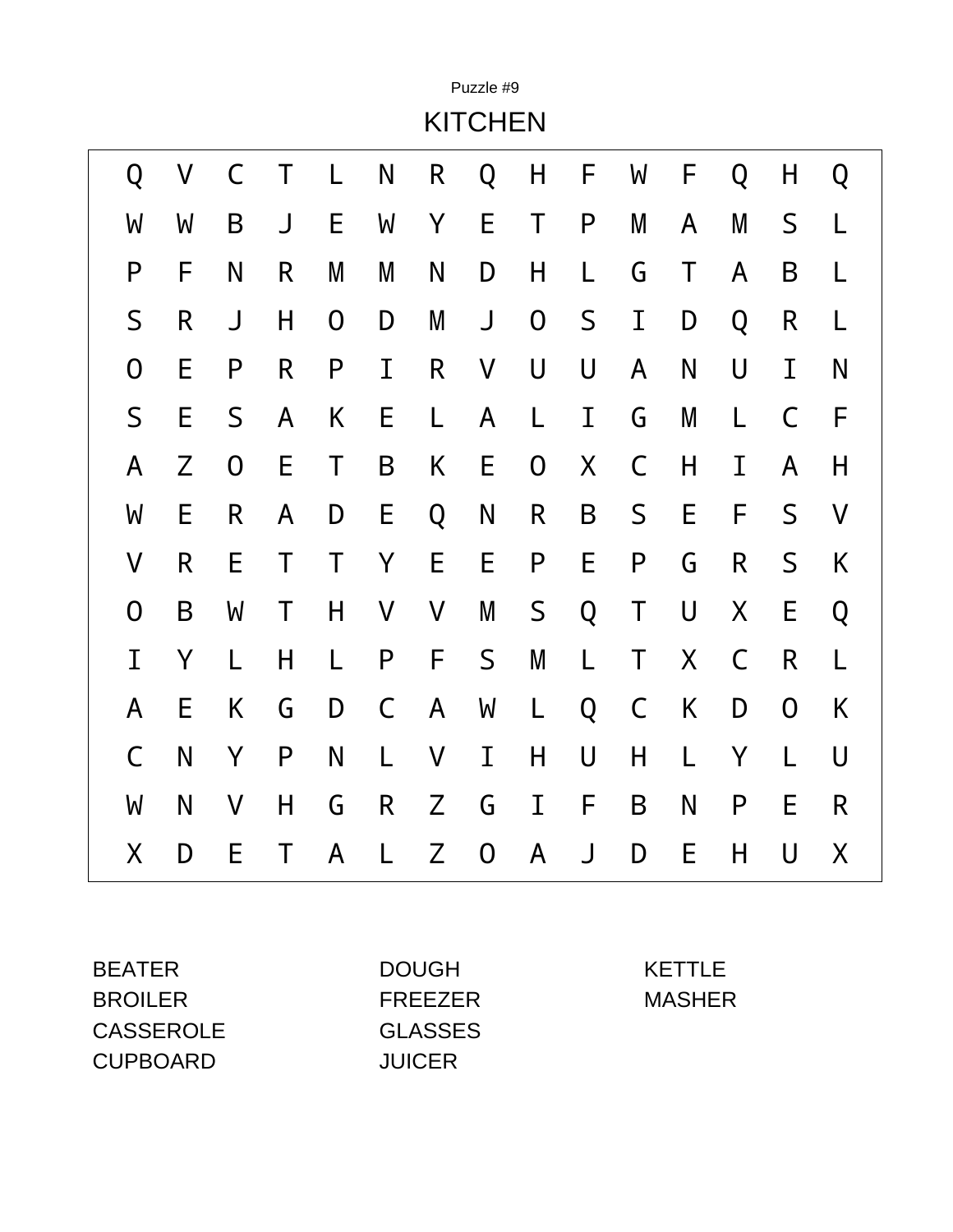|              |             |                |   |              |   |             | Puzzle #10<br><b>MONEY</b> |                  |   |              |                |             |                |             |
|--------------|-------------|----------------|---|--------------|---|-------------|----------------------------|------------------|---|--------------|----------------|-------------|----------------|-------------|
| K            | C           | $\overline{0}$ | M | M            | 0 | D           | Ι                          | T                | Y | V            | N              | U           | Q              | Q           |
| E            | Τ           | I              | N | E            | E | S           | N                          | E                | U | G            | Z              | I           | C              | U           |
| C            | Y           | E              | W | A            | G | $\mathsf S$ | S                          | W                | Z | U            | V              | M           | Κ              | Y           |
| H            | Q           | L              | Q | S            | Τ | A           | A                          | $\overline{0}$   | W | M            | Z              | M           | G              | Q           |
| A            | Τ           | Z              | Q | $\mathsf{O}$ | C | Y           | Τ                          | B                | W | Е            | $\overline{0}$ | $\mathsf C$ | Ι              | Q           |
| Z            | $\mathsf S$ | R              | C | Z            | K | I           | U                          | N                | Z | P            | B              | $\mathsf C$ | U              | I           |
| L            | V           | K              | E | Y            | Η | S           | M                          | U                | Ε | A            | $\overline{0}$ | A           | G              | W           |
| D            | $\mathsf S$ | W              | P | A            | I | G           | M                          | $\boldsymbol{0}$ | N | C            | R              | K           | A              | I           |
| $\mathsf{R}$ | V           | $\overline{0}$ | N | N            | S | I           | A                          | K                | N | Τ            | $\mathsf{R}$   | G           | $\overline{0}$ | V           |
| Τ            | W           | X              | E | I            | U | U           | R                          | U                | E | $\mathsf{O}$ | D              | E           | V              | M           |
| Y            | E           | S              | Τ | G            | C | U           | $\mathsf{R}$               | R                | E | L            | $\mathsf C$    | K           | P              | C           |
| $\mathsf C$  | $\mathsf S$ | X              | C | W            | P | K           | A                          | Y                | D | $\mathsf{R}$ | Y              | E           | A              | A           |
| W            | A           | I              | X | Τ            | E | Q           | E                          | C                | H | Q            | X              | D           | L              | $\mathsf S$ |
| F            | W           | D              | C | $\mathsf S$  | D | G           | D                          | L                | I | L            | V              | V           | Ι              | Η           |
| Ι            | C           | Y              | P | B            | V | S           | P                          | E                | Y | Χ            | Z              | W           | V              | P           |

BUSINESS NICKEL TREASURY CASH PERCENTAGE COMMODITY QUARTER

BANKRUPTCY ECONOMICS STOCKS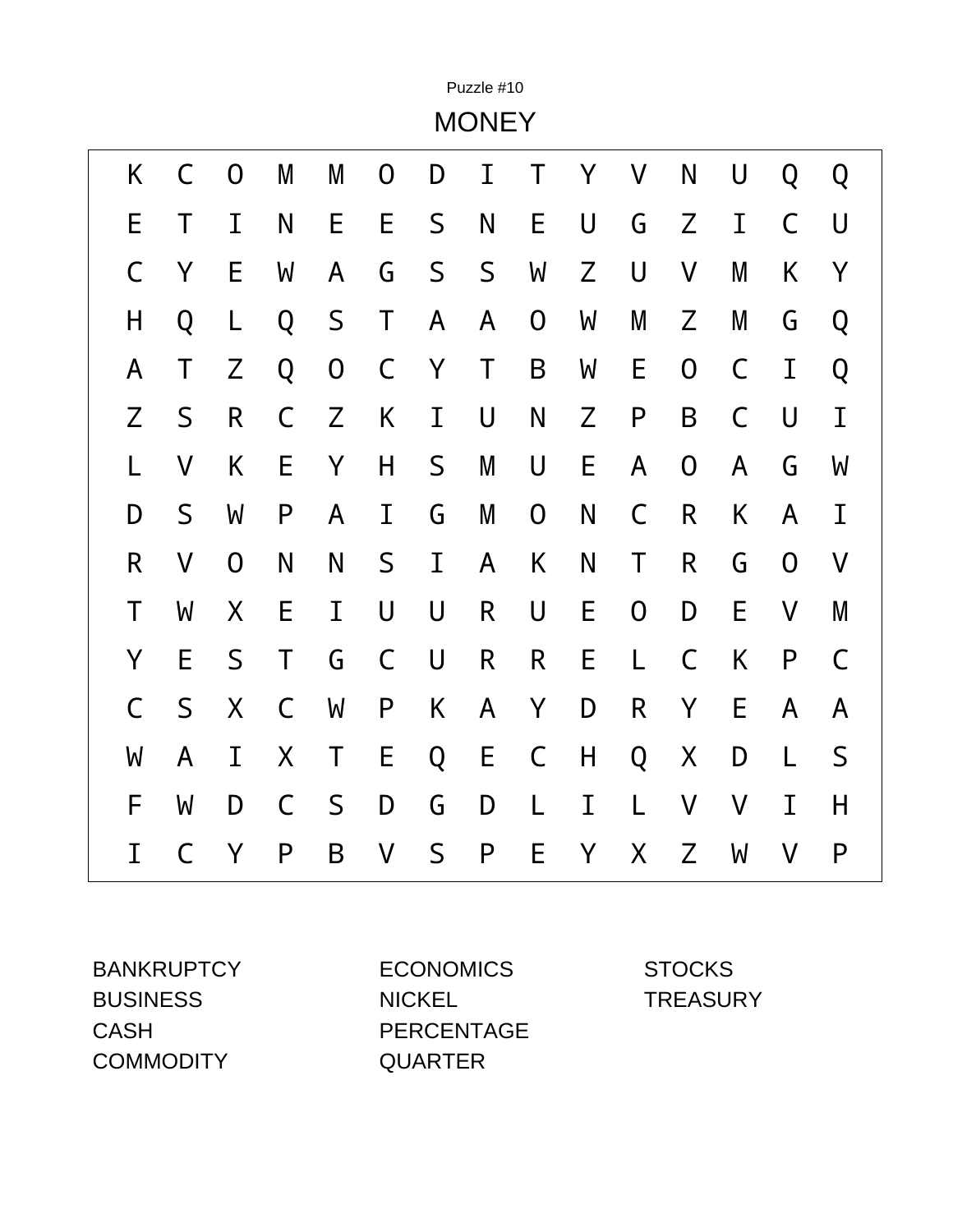|                |   |   |                  |                |   |   | Puzzle #11    |                |             |   |                |                |   |   |
|----------------|---|---|------------------|----------------|---|---|---------------|----------------|-------------|---|----------------|----------------|---|---|
|                |   |   |                  |                |   |   | <b>COLORS</b> |                |             |   |                |                |   |   |
| Τ              | A | R | V                | P              | J | Q | W             | U              |             | E | Η              | S              | B | P |
| F              | U | N | $\mathsf S$      | Q              | M | Y | R             | $\overline{0}$ | V           | I | G              | R              | R | D |
| R              | B | I | $\boldsymbol{0}$ | Q              | V | W | Н             | $\mathsf S$    | K           | P | $\overline{0}$ | Z              | D | H |
| C              | U | C | I                | N              | N | A | M             | $\overline{0}$ | N           | W | U              | P              | U | Z |
| E              | R | M | Z                | $\overline{0}$ | Υ | W | $\mathsf{O}$  | Q              | N           | C | G              | $\overline{0}$ |   | D |
| B              | N | H | Е                | G              | G | P | L             | A              | N           | Τ | G              | $\mathsf S$    | Q | W |
| N              | L | P | Τ                | E              | M | S | N             | B              | Y           | D | R              | Q              | C | A |
| B              | D | M | R                | I              | K | A | 0             | E              | X           | Τ | E              | $\mathsf{H}$   | P | E |
| $\overline{0}$ | C | Τ | N                | U              | Τ | E | E             | I              | C           | F | A              | K              | H | B |
| Z              | C | Е | N                | $\mathsf C$    | A | H | L             | G              | K           | R | S              | C              | M | Y |
| W              | D | E | L                | $\mathbf 0$    | V | F | I             | E              | $\mathsf C$ | G | $\overline{0}$ | G              | Y | Q |
| E              | E | N | A                | $\mathsf C$    | N | N | K             | $\overline{0}$ | V           | M | R              | F              | Ι | H |
| M              | G | V | $\mathsf{R}$     | $\mathbf 0$    | S | B | A             | Y              | W           | Ε | F              | X              | V | Q |
| N              | Z | F | G                | $\mathsf C$    | D | L | H             | L              | E           | B | $\overline{0}$ | Е              | E | V |
| U              | D | Τ | D                | Z              | W | C | Q             | N              | H           | Q | Q              | V              | F | E |

CHARCOAL GOLD

AUBURN CINNAMON GREEN BEIGE DENIM DENIM IVORY BROWN EGGPLANT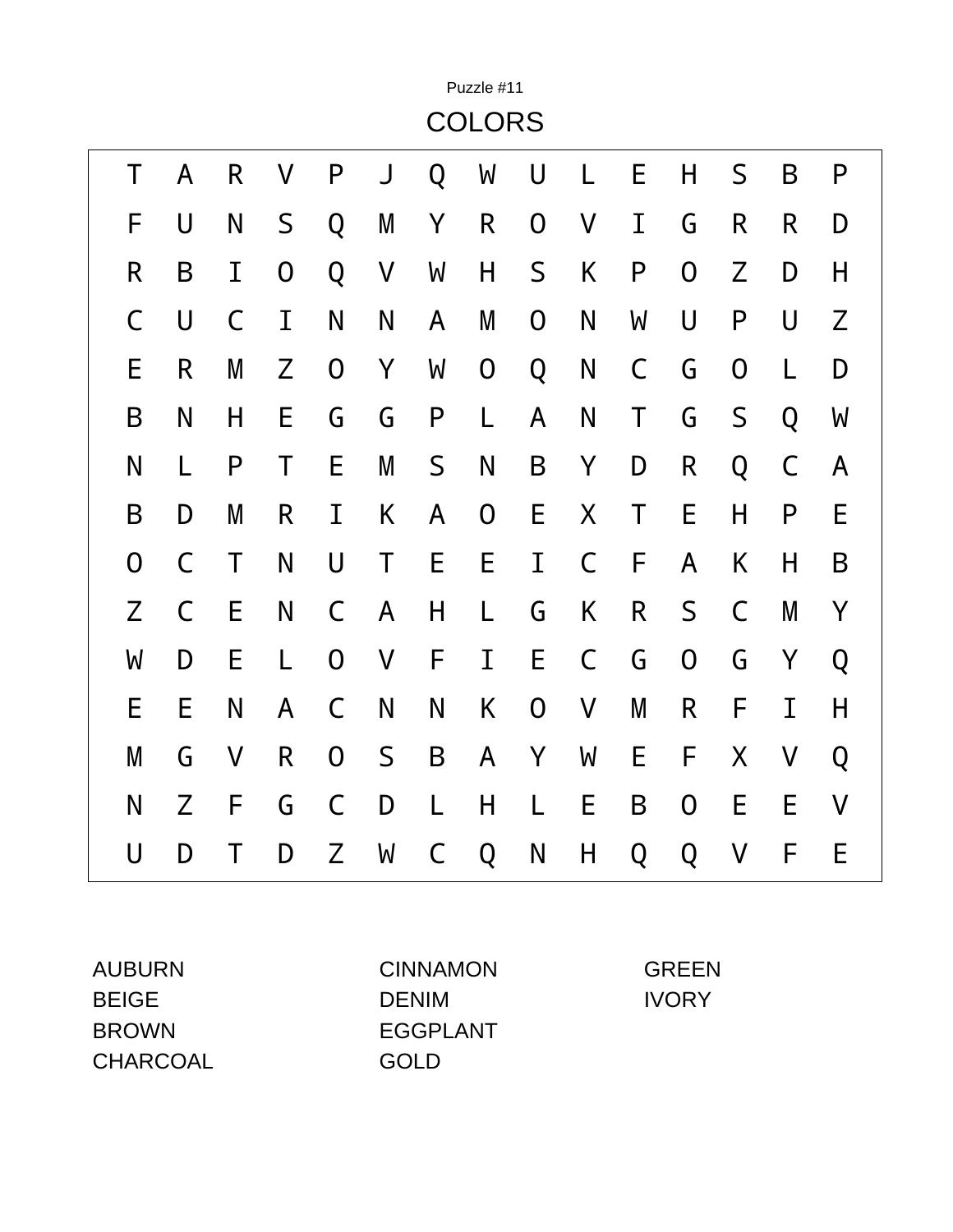|                |                |                  |             |              |             |              | Puzzle #12<br><b>TIME</b> |              |                |                |              |                |              |   |
|----------------|----------------|------------------|-------------|--------------|-------------|--------------|---------------------------|--------------|----------------|----------------|--------------|----------------|--------------|---|
| E              | A              | Τ                | $\mathsf C$ | $\mathsf{A}$ | $\mathsf C$ | N            | F                         | $\mathsf{C}$ | Y              | V              | I            | $\mathsf C$    | $\mathsf{R}$ | Q |
| G              | F              | Χ                | J           | F            | N           | Z            | E                         | B            | Y              | A              | $\mathsf S$  | D              | C            | M |
| Z              | Τ              | E                | R           | U            | Τ           | U            | F                         | $\sf V$      | $\mathsf{P}$   | C              | I            | K              | B            | B |
| L              | E              | F                | X           | G            | Е           | $\mathsf S$  | Y                         | U            | K              | F              | P            | U              | A            | Y |
| Η              | $\mathsf{R}$   | R                | C           | R            | U           | V            | 0                         | P            | 0              | 0              | N            | N              | B            | A |
| 0              | N              | Q                | Y           | K            | E           | 0            | E                         | R            | F              | H              | Y            | B              | D            | V |
| R              | $\overline{0}$ | G                | Y           | B            | I           | Τ            | Τ                         | N            | Y              | Τ              | $\mathsf{A}$ | Е              | I            | V |
| $\overline{0}$ | $\mathbf 0$    | L                | U           | $\bigcup$    | Y           | N            | E                         | 0            | I              | B              | A            | F              | E            | H |
| L              | N              | E                | P           | Τ            | I           | D            | E                         | M            | I              | N              | Q            | $\overline{0}$ | Ι            | P |
| $\overline{0}$ | $\mathsf C$    | R                | M           | G            | Κ           | $\mathsf{O}$ | E                         | E            | $\overline{0}$ | P              | G            | R              | G            | Q |
| G              | E              | $\boldsymbol{0}$ | H           | I            | G           | H            | N                         | D            | S              | N              | M            | E              | W            | Q |
| Y              | H              | Τ                | J           | R            | Τ           | N            | M                         | Y            | $\mathsf S$    | B              | 0            | F              | X.           | G |
| Z              | R              | W                | K           | $\mathsf C$  | I           | Y            | Z                         | L            | K              | $\overline{0}$ | M            | R              | I            | E |
| U              | I              | S                | E           | A            | G           | Q            | A                         | 0            | B              | D              | E            | G              | H            | K |
| C              | Τ              | Н                | L           | G            | Τ           | J            | P                         | D            | X              | G              | L            | U              | G            | C |

BEFORE EVENING BIENNIAL FORTNIGHT

AFTERNOON CHRONOMETER FUTURE ANYTIME DAYTIME DAYTIME HOROLOGY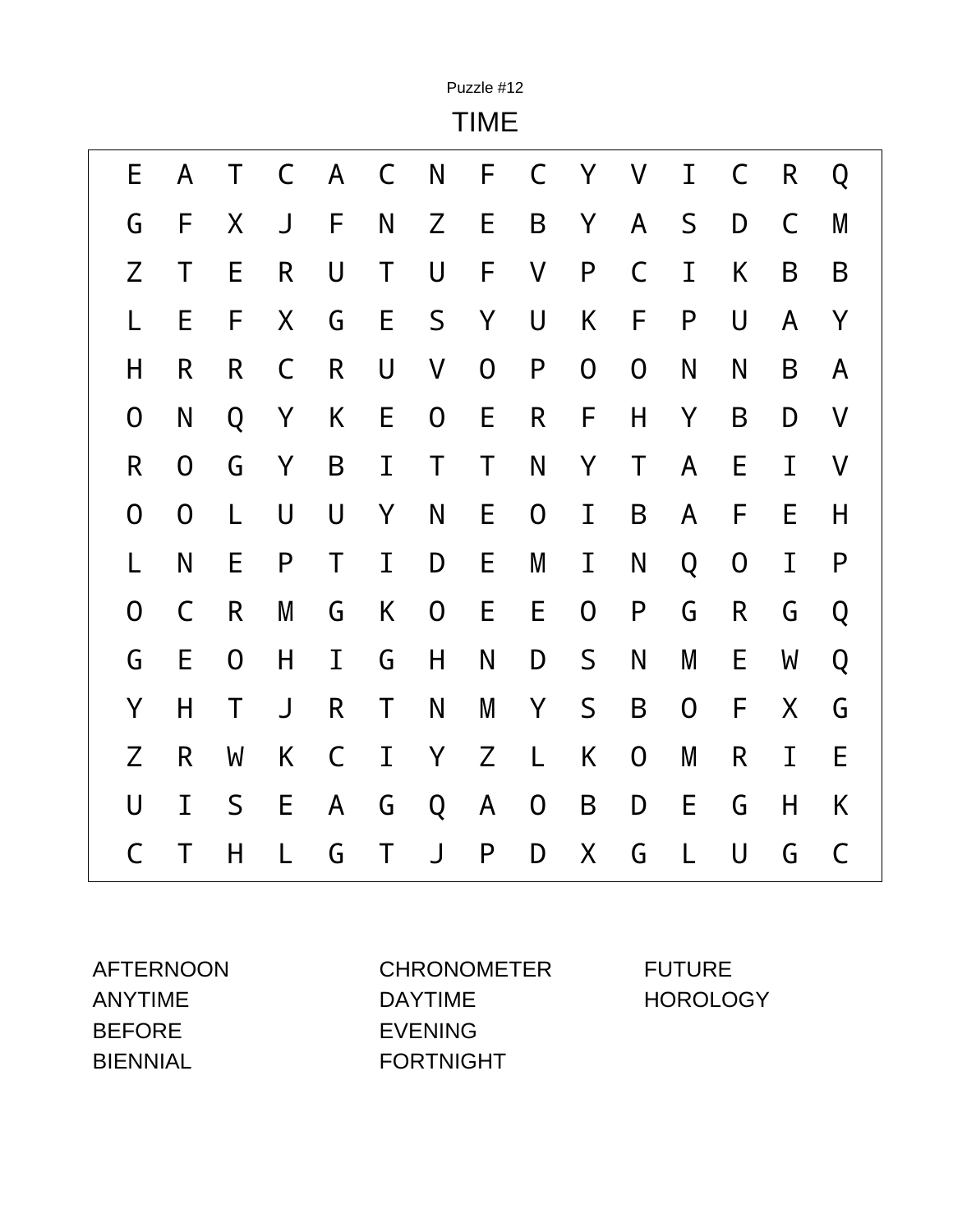## FARM

Puzzle # 1

| HAT<br>ı |    |
|----------|----|
|          | ,, |

Puzzle # 2

|              |   |   |   |             |   |   |   | F                        |               |              |             |   |             |   |
|--------------|---|---|---|-------------|---|---|---|--------------------------|---------------|--------------|-------------|---|-------------|---|
|              |   |   |   |             |   |   |   | A                        |               |              |             |   |             |   |
|              |   | E |   | A           |   |   |   | R                        |               |              |             |   |             |   |
|              |   | V |   |             | G |   |   | M                        |               |              |             |   |             |   |
|              |   | I | Η |             | G | R |   | Е                        |               |              |             |   |             |   |
|              |   | Η | O |             |   | R | I | R                        |               |              |             |   |             |   |
|              |   | Е | R |             |   |   | A | $\mathsf C$              |               |              |             |   |             |   |
|              |   | E | S |             |   |   |   | I                        | U             |              |             |   |             |   |
| B            |   | B | E |             |   |   |   |                          | N             | L            |             |   |             |   |
| A            |   |   |   |             |   |   |   |                          |               | $\mathsf S$  | Τ           |   |             |   |
| L            |   |   |   | R           | O | Τ | A | V                        | I             | Τ            | L           | U | C           |   |
| E            |   |   |   | G           | N | I | L | Κ                        | $\mathsf C$   | U            | D           |   | R           |   |
| $\mathsf{R}$ |   |   |   |             |   |   |   |                          |               |              |             |   |             | Е |
|              | I | R | R | $\mathsf I$ | G | A | Τ | $\overline{\phantom{a}}$ | O             | $\mathsf{N}$ |             |   |             |   |
|              |   |   |   |             |   |   |   |                          | ${\mathsf S}$ | P            | $\mathsf O$ | R | $\mathsf C$ |   |

|   |             |               |                |     |   | N                       |   |   |  |   |              |
|---|-------------|---------------|----------------|-----|---|-------------------------|---|---|--|---|--------------|
|   | $\mathsf C$ | R             |                | O W | N | I                       |   |   |  |   |              |
|   |             | Η             |                |     | A | $\overline{\mathsf{G}}$ |   |   |  |   |              |
|   |             | E             |                | R   | D | Η                       | Е | Μ |  | L |              |
|   |             | A             | $\overline{O}$ |     | Е | Τ                       | N | O |  | A |              |
|   |             | D             |                |     | Е | C                       | R | R |  | R |              |
|   | Е           | D             |                |     | R | A                       | O | Т |  | O | G            |
| F |             | R             |                |     | S | P                       | C | A |  | M | L            |
|   |             | Е             |                |     | T |                         | I | R |  | L | E            |
|   |             | ${\mathsf S}$ |                |     | A |                         | B | B |  | A | N            |
|   |             | S             |                | Κ   | L |                         |   | O |  | B | G            |
|   |             |               | U              |     | Κ |                         |   | A |  |   | A            |
|   |             | B             |                |     | Е |                         |   | R |  |   | $\mathsf{R}$ |
|   | R           |               |                |     | R |                         |   | D |  |   | $\mathsf{R}$ |
| A |             |               |                |     |   |                         |   |   |  |   | Y            |

#### HOUSE Puzzle # 3

|                |             | B | E            | D |             |   | R O O M |   |   |                |   |   |   |  |
|----------------|-------------|---|--------------|---|-------------|---|---------|---|---|----------------|---|---|---|--|
|                |             |   |              |   |             |   |         |   |   |                |   |   | Ε |  |
|                |             |   |              |   |             |   |         |   | A | N              |   |   | N |  |
|                |             |   |              |   | B           |   |         | Т |   | M              |   |   | Τ |  |
| Β              |             |   |              |   |             | A | Т       |   |   | U              |   |   | R |  |
| $\mathsf{R}$   |             | N |              |   |             | I | S       |   |   | L              |   |   | Y |  |
| O              |             |   | A            |   | $\mathsf C$ |   | E       | Е |   | $\overline{O}$ |   |   |   |  |
| $\overline{O}$ | $\mathsf C$ | A | $\mathsf{R}$ | P | $\circ$     | R | Τ       | C | B | $\mathsf C$    |   |   |   |  |
| M              |             |   |              |   | Т           |   |         |   | N | O              |   |   |   |  |
|                |             |   |              |   |             | S |         |   |   | E              | A |   |   |  |
|                |             |   |              |   |             |   | U       |   |   |                | F | R |   |  |
|                |             |   |              |   |             |   |         | D |   |                |   |   | D |  |
|                |             |   |              |   |             |   |         |   |   |                |   |   |   |  |
|                |             |   |              |   |             |   |         |   |   |                |   |   |   |  |
|                | $\mathsf C$ | O | R            | N | I           | C | Е       |   |   |                |   |   |   |  |

#### POSITIVE WORDS Puzzle # 4

|                         | E | X | $\mathbf C$   |              |   |   | N | G |   |   |   |   |   |
|-------------------------|---|---|---------------|--------------|---|---|---|---|---|---|---|---|---|
|                         |   |   |               |              | Е | D | U | Т | I | Τ | P | A |   |
|                         |   |   |               | D            | Е | L | I | G | Η | Т | F | U | L |
|                         |   |   |               |              |   |   |   |   |   |   |   |   | S |
| $\mathsf{C}$            |   |   |               |              |   |   |   |   |   |   |   |   | U |
| $\circ$                 | A | Β | ${\mathsf S}$ | O            | L | U | Т | Ε | L | Υ |   |   | O |
| $\cup$                  |   |   |               |              |   |   |   |   |   |   |   |   | L |
| ${\sf R}$               |   |   |               |              |   |   |   |   |   |   |   |   | U |
| $\overline{\mathsf{A}}$ |   |   |               |              |   |   |   |   |   |   |   |   | Β |
| G                       |   |   | B             | O            | U | N | Т |   | F | U | L |   | A |
| $\mathsf E$             |   |   |               |              | F | A | B | U | L | O | U | S | F |
| $\circ$                 |   |   |               |              |   |   |   |   |   |   |   |   |   |
| $\bigcup$               |   |   |               |              |   | C | Η | A | M | P | I | O | N |
| S                       | Τ | N | Е             | $\mathsf{C}$ | S | Е | V | R | Е | F | F | E |   |
|                         |   |   |               |              |   |   |   |   |   |   |   |   |   |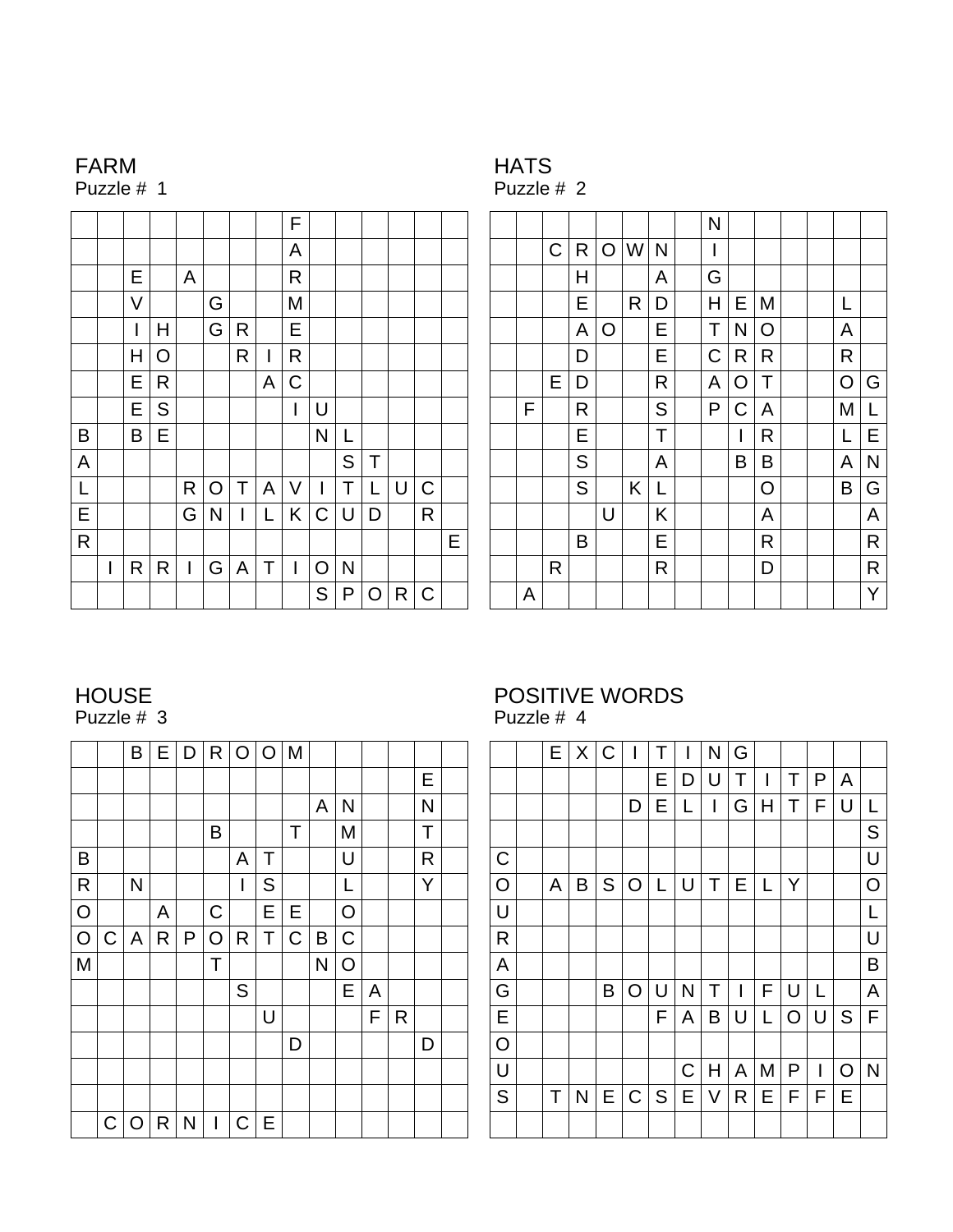#### VACATION Puzzle # 5

# TOOL

Puzzle # 6

| S           |          |   |   |   |   |             |              |         | Τ | R. | $\overline{A}$ | H           | C |
|-------------|----------|---|---|---|---|-------------|--------------|---------|---|----|----------------|-------------|---|
| R           |          |   |   |   |   |             |              |         |   |    |                |             |   |
| A           | A        |   |   |   |   |             |              |         |   |    |                |             |   |
| L           | ı        |   | Υ | Е | N | R           | U            | $\circ$ | J |    |                |             |   |
| U           | R        |   |   |   |   |             |              |         |   |    |                |             |   |
| $\mathsf C$ | P        |   |   |   |   |             |              |         |   |    |                |             |   |
| O           | $\Omega$ |   | A | U | Τ | $\mathsf O$ | M            | O       | Β | I  | L              | E           | Η |
| N           | R        | D | Е | S | Τ | I           | N            | A       | Τ | I  | $\overline{O}$ | N           | O |
| I           | T        |   |   |   |   |             |              |         |   |    |                |             | S |
| B           |          |   |   |   |   |             |              |         |   |    |                |             | Τ |
|             |          |   |   |   |   |             |              |         |   |    |                |             | E |
|             |          |   | D | Е | P | A           | R            | Τ       | U | R  | E              |             | L |
|             |          |   |   |   |   |             |              |         |   |    |                |             |   |
|             |          |   |   |   | Υ | $\mathsf C$ | $\mathsf{N}$ | Е       | R | R  | U              | $\mathsf C$ |   |
|             |          |   |   |   | Υ | R           | A            | R       | Е | N  | I              | Т           |   |

|                | F           | A | S                        | Τ | E | $\mathsf{N}$ | E | R |             |   |             |   |              |
|----------------|-------------|---|--------------------------|---|---|--------------|---|---|-------------|---|-------------|---|--------------|
|                |             |   |                          |   |   |              | Η | A | $\mathsf C$ | K | S           | A | W            |
|                | $\mathsf C$ |   |                          |   |   |              |   |   |             |   |             |   |              |
|                | O           |   |                          |   |   | G            | R | I | N           | D | Е           | R |              |
|                | U           |   |                          |   |   |              |   |   |             |   |             |   |              |
|                | N           |   |                          |   |   |              |   |   |             |   | $\mathsf C$ |   |              |
|                | Т           |   |                          | Υ | Е | L            | L | U | P           |   | A           |   |              |
| B              | Ε           | P |                          |   |   |              |   |   | Μ           |   | R           |   |              |
| E              | R           |   | $\overline{\phantom{a}}$ |   |   |              |   |   | A           |   | P           |   |              |
| L              | S           |   |                          | C |   |              |   |   | C           |   | Ε           |   | $\mathsf{R}$ |
| L              | I           |   |                          |   | Κ |              |   |   | Η           |   | N           |   | O            |
| $\overline{O}$ | N           |   |                          |   |   | A            |   |   | E           |   | Т           |   | Z            |
| W              | Κ           |   |                          |   |   |              | X |   | Т           |   | Е           |   | A            |
| S              |             |   |                          |   |   |              |   | Ε | E           |   | R           |   | R            |

#### FEELINGS AND EMOTIONS Puzzle # 7

|              |  |              | Ε | Е       |   |   |   |   |                          | M           |                          |   |
|--------------|--|--------------|---|---------|---|---|---|---|--------------------------|-------------|--------------------------|---|
|              |  |              | N |         | A |   |   |   |                          | L           | D                        |   |
|              |  |              | J | D       |   | R |   |   |                          | A           | Е                        |   |
|              |  |              | O | E       |   |   | N |   |                          | $\mathsf C$ | T                        |   |
| A            |  | B            | Y | Т       |   |   |   | E |                          |             | Η                        |   |
| N            |  | L            | M | R       | L | Е |   |   | S                        |             | $\overline{\mathsf{G}}$  |   |
| G            |  | I            | Е | Ε       |   | E | N |   |                          | Т           | $\overline{\phantom{a}}$ |   |
| $\mathsf{R}$ |  | $\mathsf{S}$ | N | V       |   |   | U | V |                          |             | L                        |   |
| Y            |  | ${\sf S}$    | Т | O       |   |   |   | R | $\overline{\phantom{a}}$ |             | E                        |   |
|              |  |              |   | R       |   |   |   |   | $\mathsf C$              | O           | D                        |   |
|              |  |              |   | $\sf X$ |   |   |   |   |                          |             | U                        |   |
|              |  |              |   | Е       |   |   |   |   |                          |             |                          | S |
|              |  |              |   |         |   | Y | Т | Е | I                        | X           | N                        | A |

#### MONSTERS Puzzle # 8

|   |   |                |                          | $\mathsf C$ | M           |                          |   | N                        |              |   |   |   |   |
|---|---|----------------|--------------------------|-------------|-------------|--------------------------|---|--------------------------|--------------|---|---|---|---|
|   |   |                | R                        |             | Ε           |                          |   | $\overline{O}$           |              |   |   |   |   |
|   |   | $\overline{O}$ |                          |             | $\mathsf R$ |                          |   | G                        |              |   |   |   |   |
|   | N |                |                          |             | M           |                          |   | A                        |              |   |   |   |   |
| Е |   |                |                          |             | A           |                          |   | $\mathsf{R}$             |              |   |   |   | K |
|   |   |                | Β                        |             | I           |                          |   | D                        | Е            |   |   |   | A |
|   |   |                |                          | A           | D           |                          | G |                          |              | M |   |   | Е |
|   |   |                |                          |             | S           |                          |   | Η                        |              |   | O |   | R |
|   |   |                |                          |             |             | $\overline{\phantom{a}}$ |   |                          | $\mathsf{O}$ |   |   | N | F |
|   |   |                |                          |             |             |                          | L |                          |              | S |   |   | G |
|   |   |                |                          |             |             |                          |   | $\overline{\phantom{a}}$ |              |   | Τ |   |   |
| D | E | V              | I                        | L           |             |                          |   |                          | S            |   |   |   |   |
|   |   | X              | $\overline{\phantom{a}}$ | N           | Е           | O                        | Η | P                        |              | Κ |   |   |   |
|   |   |                |                          | F           | I           | Е                        | N | D                        |              |   |   |   |   |
|   |   |                |                          |             |             |                          |   |                          |              |   |   |   |   |
|   |   |                |                          |             |             |                          |   |                          |              |   |   |   |   |